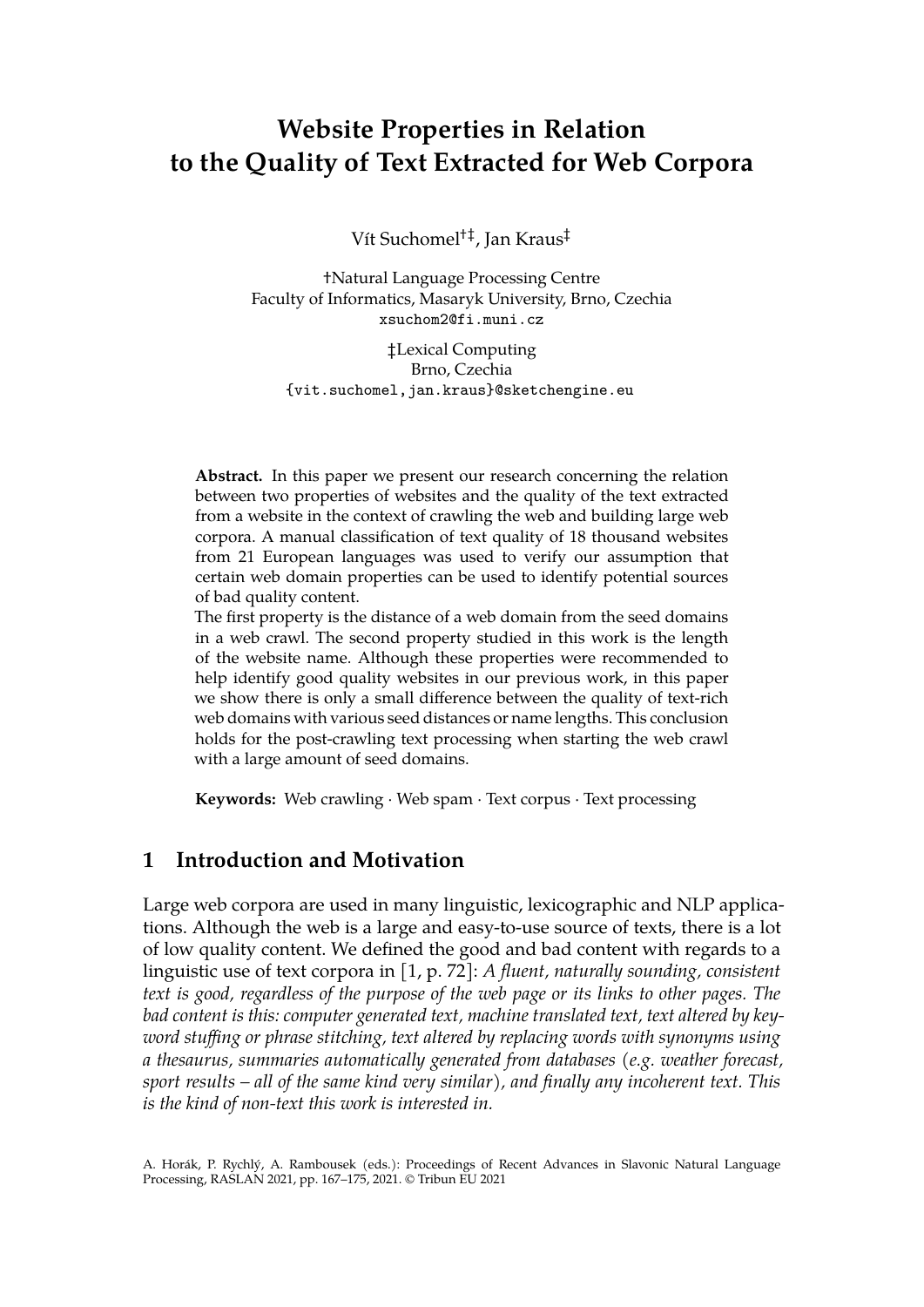To get a fluent, naturally sounding and consistent text in the corpus, one should avoid downloading websites providing low quality content and – since that is only partially possible  $[1, p. 64]$  – filter out poor quality text from the crawled data as a post-processing procedure. Since the nature of a significant part of non-text is to look like a human-produced text, a human intervention is needed.

We proposed a semi-manual approach consisting in manually checking the largest sources of data and training a non-text classifier, using this data, for the rest of the corpus in [1, p. 85]: *Our assumption in this setup is that all pages in a web domain are either good – consisting of nice human produced text – or bad – i.e. machine generated non-text or other poor quality content. Although this supposition might not hold for all cases and can lead to noisy training data for the classifier, it has two advantages: Much more training samples are obtained and the cost to determine if a web domain tends to provide good text or non-text is not high.*

This paper presents the process of the manual check of text quality of large websites in the corpus in chapter 2.

Furthermore, we were interested in the usefulness of web domain properties for assessing the quality of the text yielded by the site. Some properties are evaluated on-the-fly by web crawler SpiderLing [2] that is used by us to crawl the web. Selected web domain characteristics are described in chapter 3. The relation of these metrics to the website quality is dealt with in chapter 4. This research broadens the evaluation reported in [1, p. 90] to 18 thousand websites from 21 European languages.

### **2 Checking Website Text Quality in Large Web Corpora**

Here follows the procedure of checking website text quality in TenTen web corpora [3] we build for text corpus management system Sketch Engine [4].

The number of websites to be checked is proportionate to the size of the domains in tokens. If a domain contains more than 10 million tokens, a higher priority will be given to such domain. On the other hand, if a domain contains less than 2 million tokens, there will be a lower priority during the checking process and this often creates the threshold, i.e. smaller websites will not be manually checked, since their impact on the corpus quality is marginal.

On average it is possible to manually check about 50 to 70 domains per hour, depending on the familiarity with the language, language script, etc. The size of the language also plays a role. Languages like English, Spanish, German etc. are much more extensive in content (tens of billions of tokens) and that is why a larger number of domains will be manually checked, usually 2,000 to 5,000. For smaller corpora (billions of tokens), the number of websites to check will be usually about 300 to 500.

The first step in web domain checking is to pick the largest domains that make up the majority of the corpus, usually that is at least 50 % of the corpus, depending on the total size of the corpus and language. The second step is to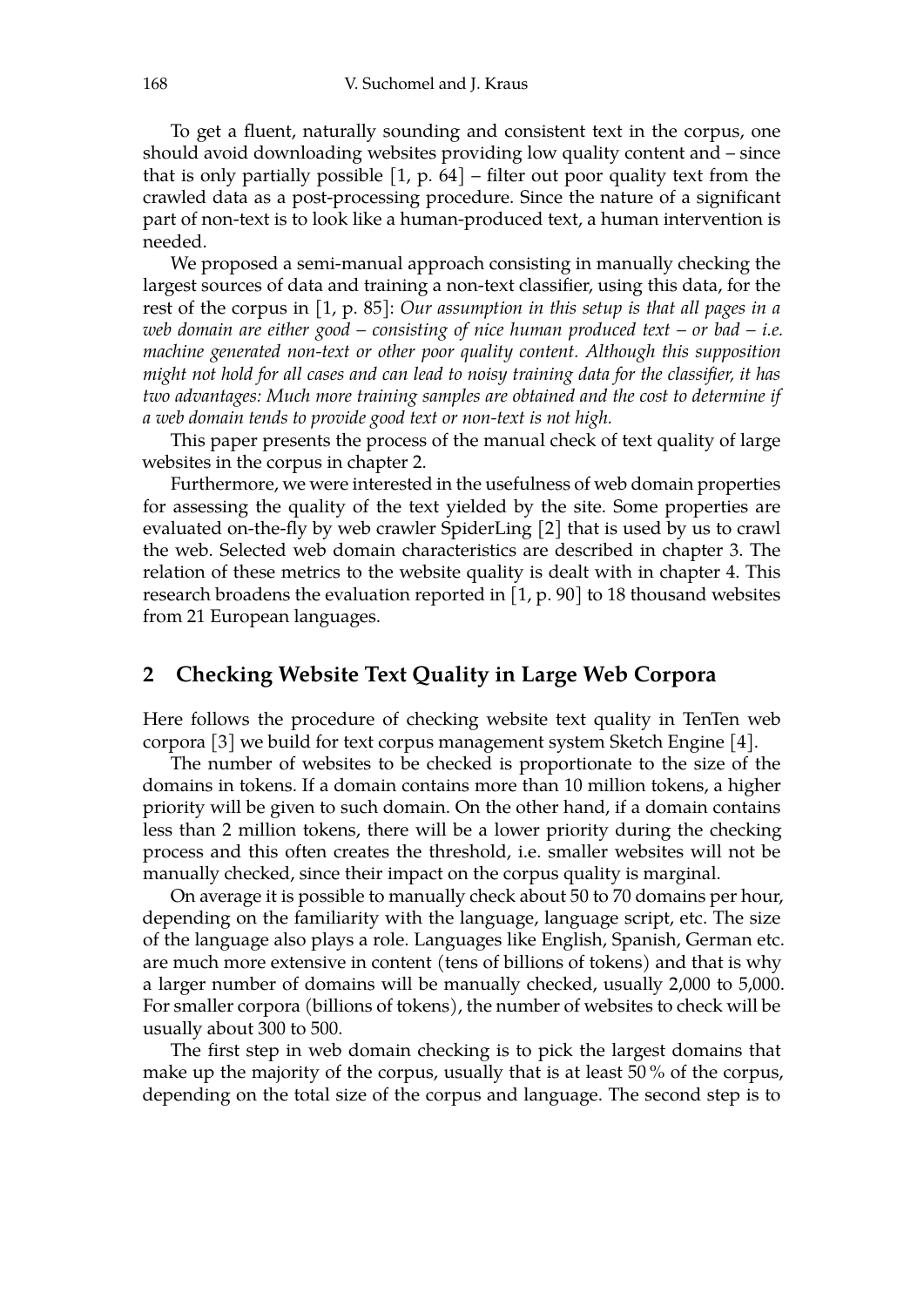check random concordances of three consecutive sentences from the selected web domains. This concordance usually consists of 50–70 lines.

The third step involves a manual checking of the random concordances. One of the most important things when determining whether to keep a specific domain in our corpora is the genuineness of the texts. After the web domains are downloaded, there might be a certain percentage of spam and other texts of lesser quality impacting the corpus quality and such texts must be removed from the corpus. During this phase of checking, each domain is either labelled as *ok* or *bad*. The domains labeled as bad contain either spam (generated text without any meaning) or machine translated texts, which might be difficult to spot in languages we do not know in depth. In such cases the website source code, domain name or the live website will usually give clues.

Apart from this, there might be other criteria for keeping web domains in corpora. If a certain domain contains a large amount of lists, square brackets, angle tag brackets or other non-text elements, these domains will be tagged as bad and thus removed from the corpus. Sometimes this decision will depend on the language and corpus size. Especially if the corpus is rather small, for instance no more than one billion words, such texts might be preserved for the sake of having some linguistic data and meeting the first condition of the text being a spam or not will suffice.

After this phase of checking is completed, there might be other ways to identify the bad content. Since some of the bad domains were already identified in the previous step, we can use some of the words present in bad domains to run a concordance search to find other bad domains. This step usually works for spam. If spam contains words like "porn", "xxx", "viagra" etc., other bad domains might be identified this way.

#### **3 Selected Web Domain Properties**

The data is obtained from the internet through crawling – starting from seed URLs (or domains), downloading web pages (or other documents) and following links found in these pages. We selected two web domain properties evaluated on-the-fly by web crawler SpiderLing [2]: The distance of a web domain from the seed domains and the length of the website name. In addition to text yield ratio, these characteristics are used by the crawler to determine which sources to focus on.

Assuming the web is an oriented graph with web pages being the nodes and links being the vertices, the lowest graph distance from the seed (initial) web pages to a web page in a website is the *domain distance* of the web domain. The domain distance is measured by the crawler. The distance of a domain is heavily dependent on the seed domains and it can vary for different runs or settings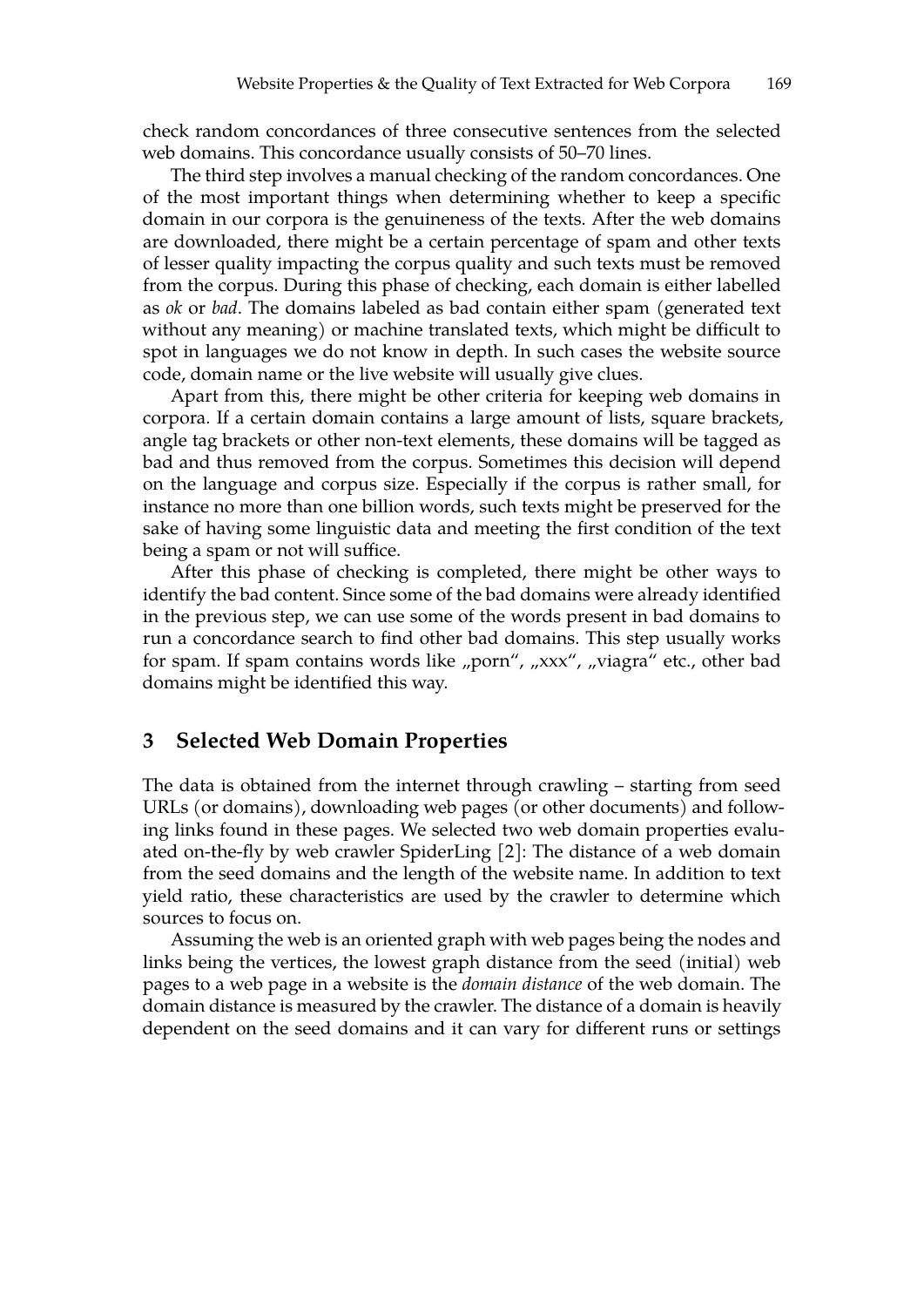of the crawler. The crawler is set to download more often from websites with a short distance.<sup>1</sup>

The *hostname length* is the length of the name of the website, i.e. the hostname character count. The crawler is set to ignore sites with hostname length greater than 40 and to download more often from websites with a short name.<sup>1</sup>

## **4 The Quality of Text in Relation to Website Properties**

The quality of text in web domains human-labelled by *ok* or *bad* is shown in relation to hostname length and domain distance in the following tables and charts. In our corpus building projects, the crawling is usually started from all URLs known to us in the target language, including the previous versions of the corpus. Thus not only trustworthy domains (such as news sites, government webs and site whitelists [5]) are in distance 0. That means we care less for avoiding bad sites and identify them in the post-processing phase to discover as many links to good parts of the web (hopefully) as possible.

Note this is an evaluation of the largest text sources in a particular language (i.e. from a website containing documents in the language) that were downloaded by the crawler already giving priority to domains with a short distance or a short hostname.

The text quality by domain distance for 18 thousand websites from 21 European languages is shown in Fig. 1. The same data is evaluated with regards to hostname length in Fig. 2. A zero distance or a very short name is somewhat indicating a good content. Based on this findings, we do not recommend using the domain distance in decisions about text quality in post-processing when the crawler started with all URLs available rather than a trustworthy seeds. That is also the main difference from conclusions based on the chart in [1, p. 90].

A detailed breakdown of the counts of good and bad domains grouped by the domain distance or the hostname length can be found in Table 1.

The detailed figures for selected separate languages are presented in Table 2 for Czech, in Table 3 for Slovene, in Table 4 for Polish, in Table 5 for German and in Table 6 for Latvian.

<sup>&</sup>lt;sup>1</sup> This measure has an impact just for crawls with a large number of domains in the download queue, mainly the English web, since all domains are scheduled for download anyway in case there is less domains to choose from.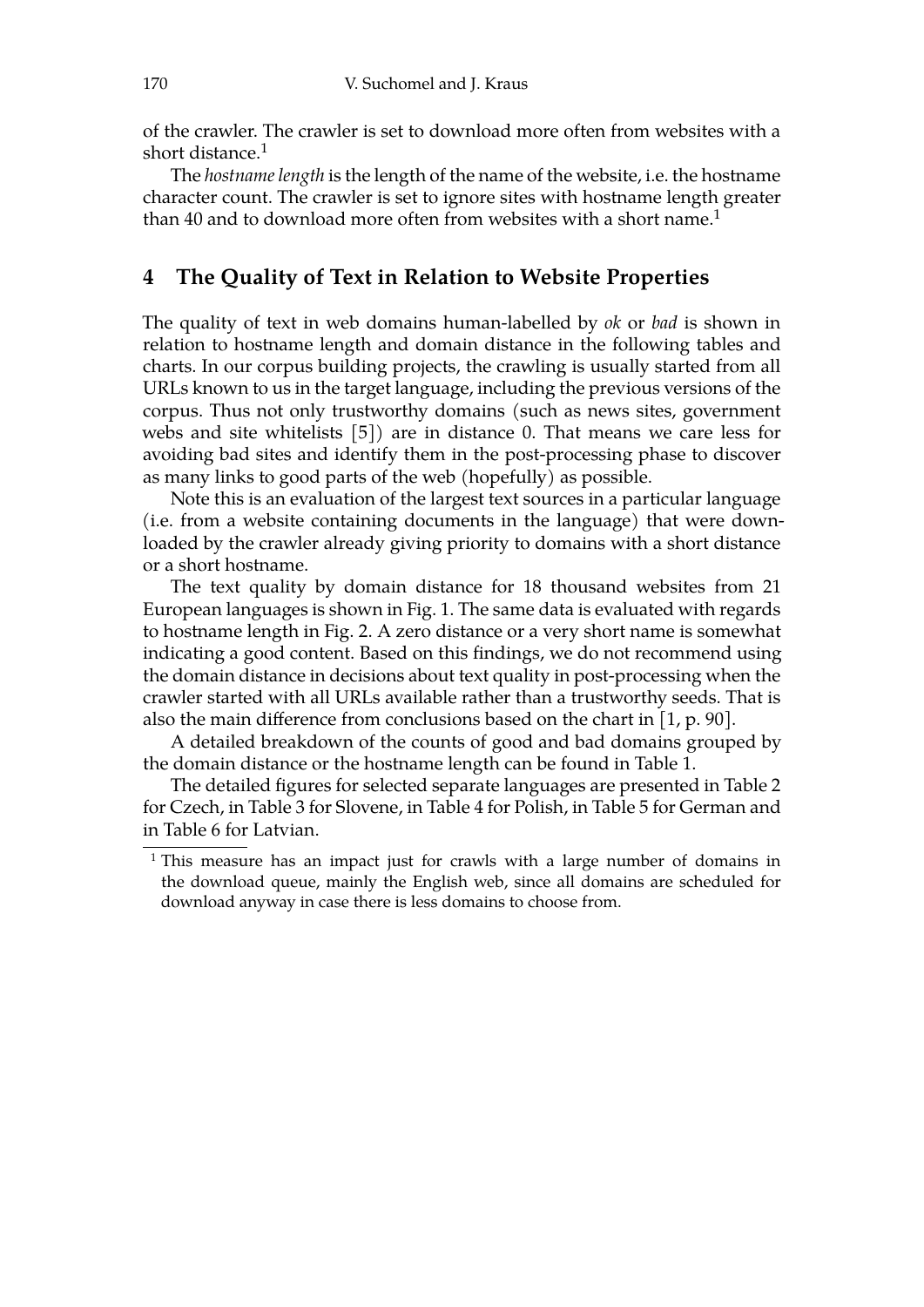

Fig. 1: Text quality by domain distance, all data from this report together. The proportion of good and bad domains is shown in green and red, respectively. The number of web domains in each band is displayed by the blue stepped chart.



Fig. 2: Text quality by hostname length, all data from this report together. The proportion of good and bad domains is shown in green and red, respectively. The number of web domains in each band is displayed by the blue stepped chart.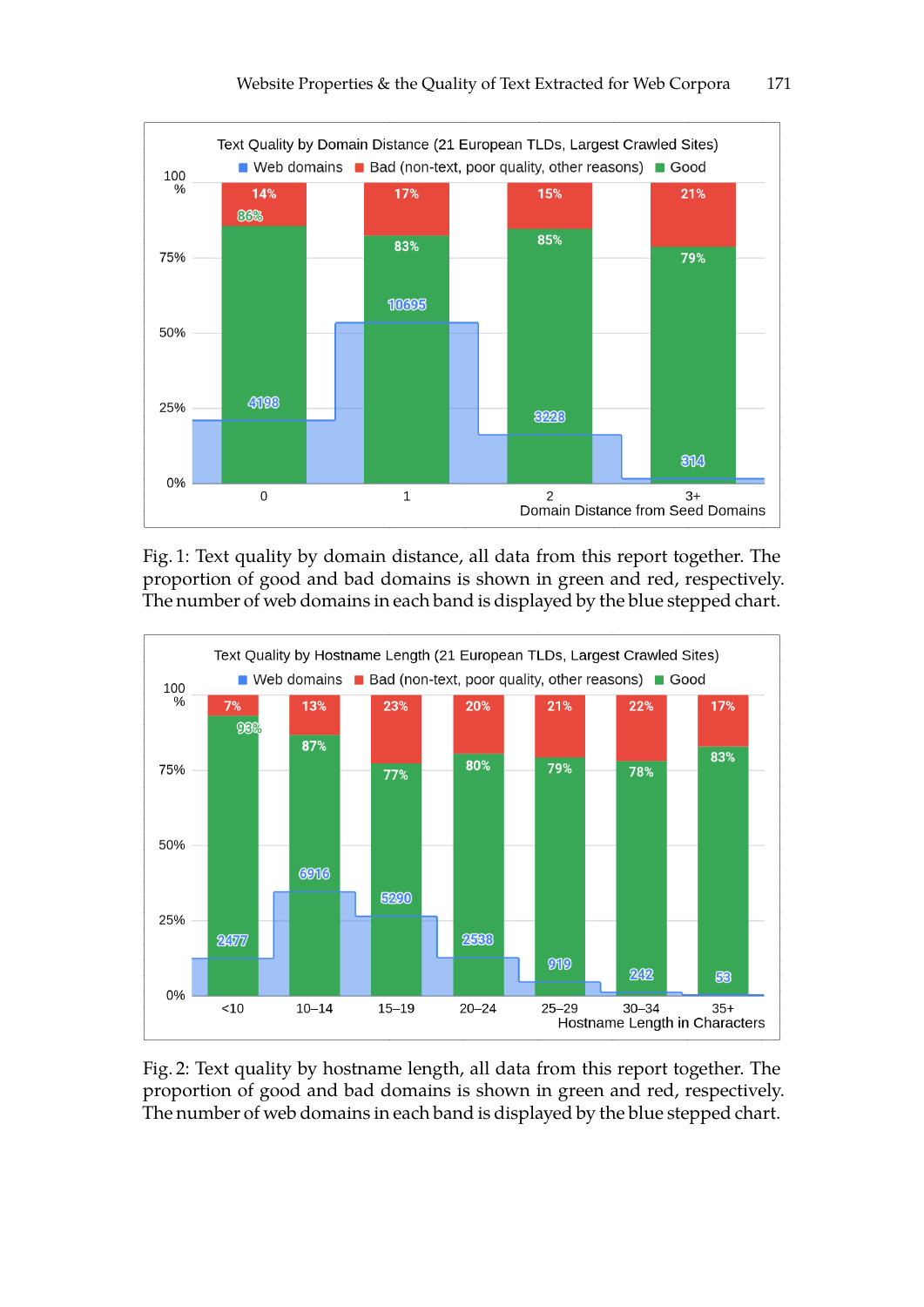| 21 European languages | domains | ok  | bad              |
|-----------------------|---------|-----|------------------|
| domains               | 18529   | 83% | 16%              |
| median distance       |         | 1   | 1                |
| median name length    |         | 14  | 16               |
| distance              | domains | ok  | bad              |
| 0                     | 4239    | 85% | 14%              |
| $\mathbf{1}$          | 10738   | 82% | 17%              |
| $\overline{2}$        | 3238    | 84% | 15%              |
| $3+$                  | 314     | 79% | 21%              |
| name length           | domains | ok  | bad              |
| <10                   | 2482    | 93% | $7\%$            |
| $10 - 14$             | 6953    | 86% | $\overline{1}3%$ |
|                       |         |     |                  |
| $15 - 19$             | 5323    | 77% | 23%              |
| $20 - 24$             | 2552    | 80% | 20%              |
| $25 - 29$             | 924     | 79% | 21%              |
| $30 - 34$             | 242     | 78% | 22%              |

Table 1: Domain count analysis for all data in Fig. 1 and Fig. 2.

Table 2: Domain count analysis for a 2019 crawl of Czech. The domain distance is unrelated to data quality. The hostname length is somewhat related to data quality.

| Czech Web 2019     | domains        | ok   | bad   |
|--------------------|----------------|------|-------|
| domains            | 878            | 91%  | 9%    |
| median distance    |                | 2    | 2     |
| median name length |                | 12   | 14    |
| distance           | domains        | ok   | bad   |
| 0                  | 244            | 94%  | 6%    |
| 1                  | 154            | 84%  | 16%   |
| $\overline{2}$     | 426            | 92%  | 8%    |
| $3+$               | 54             | 91%  | 9%    |
| name length        | domains        | ok   | bad   |
| $<$ 10             | 181            | 96%  | $4\%$ |
| $10 - 14$          | 396            | 90%  | 10%   |
| $15 - 19$          | 238            | 90%  | 10%   |
| $20 - 24$          | 56             | 89%  | 11%   |
| $25 - 29$          | 5              | 60%  | 40%   |
| $30 - 34$          | $\overline{2}$ | 100% | $0\%$ |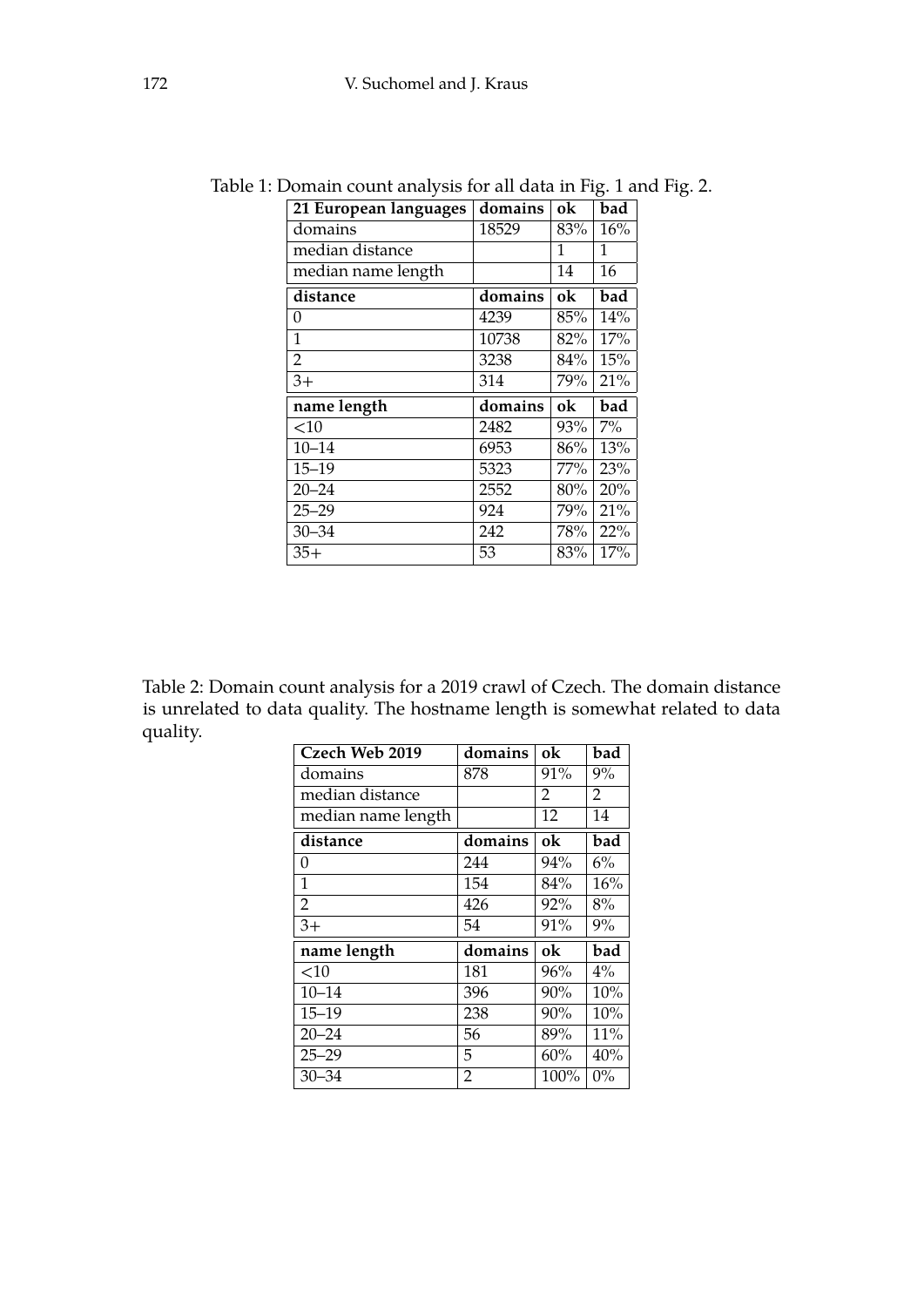| Slovene Web 2020   | domains          | ok   | bad   |
|--------------------|------------------|------|-------|
| domains            | 250              | 91%  | 9%    |
| median distance    |                  | 1    | 1     |
| median name length |                  | 13   | 14    |
| distance           | domains          | ok   | bad   |
| 0                  | 65               | 95%  | 5%    |
| $\overline{1}$     | 155              | 93%  | $7\%$ |
| $\overline{2}$     | 29               | 72%  | 28%   |
| $\overline{3+}$    | 1                | 100% | $0\%$ |
| name length        | domains          | ok   | bad   |
| $<$ 10             | 40               | 95%  | 5%    |
| $10 - 14$          | 107              | 91%  | $9\%$ |
| $15 - 19$          | 77               | 90%  | 10%   |
|                    |                  | 91%  | 9%    |
| $20 - 24$          | 23               |      |       |
| $25 - 29$          | $\overline{2}$   | 100% | $0\%$ |
| $30 - 34$          | $\boldsymbol{0}$ |      |       |

Table 3: Domain count analysis for a 2020 crawl of Slovene. The measures are almost unrelated to data quality here.

Table 4: Domain count analysis for a 2019 crawl of Polish. The measures are unrelated to data quality here.

| Polish Web 2019    | domains         | ok    | bad   |
|--------------------|-----------------|-------|-------|
| domains            | 762             | 91%   | 9%    |
| median distance    |                 | 1     | 0     |
| median name length |                 | 14    | 13    |
| distance           | domains         | ok    | bad   |
| 0                  | 299             | 87%   | 13%   |
| $\mathbf{1}$       | 431             | 94%   | $6\%$ |
| $\overline{2}$     | 31              | 94%   | 6%    |
| $3+$               | $\mathbf{1}$    | 100%  | $0\%$ |
| name length        | domains         | ok    | bad   |
| $<$ 10             | 124             | 90%   | 10%   |
| $10 - 14$          | 318             | 92%   | 8%    |
| $15 - 19$          | 223             | 91%   | 9%    |
| $20 - 24$          | $\overline{79}$ | 94%   | 6%    |
| $25 - 29$          | 17              | 88%   | 12%   |
| $30 - 34$          | 1               | $0\%$ | 100%  |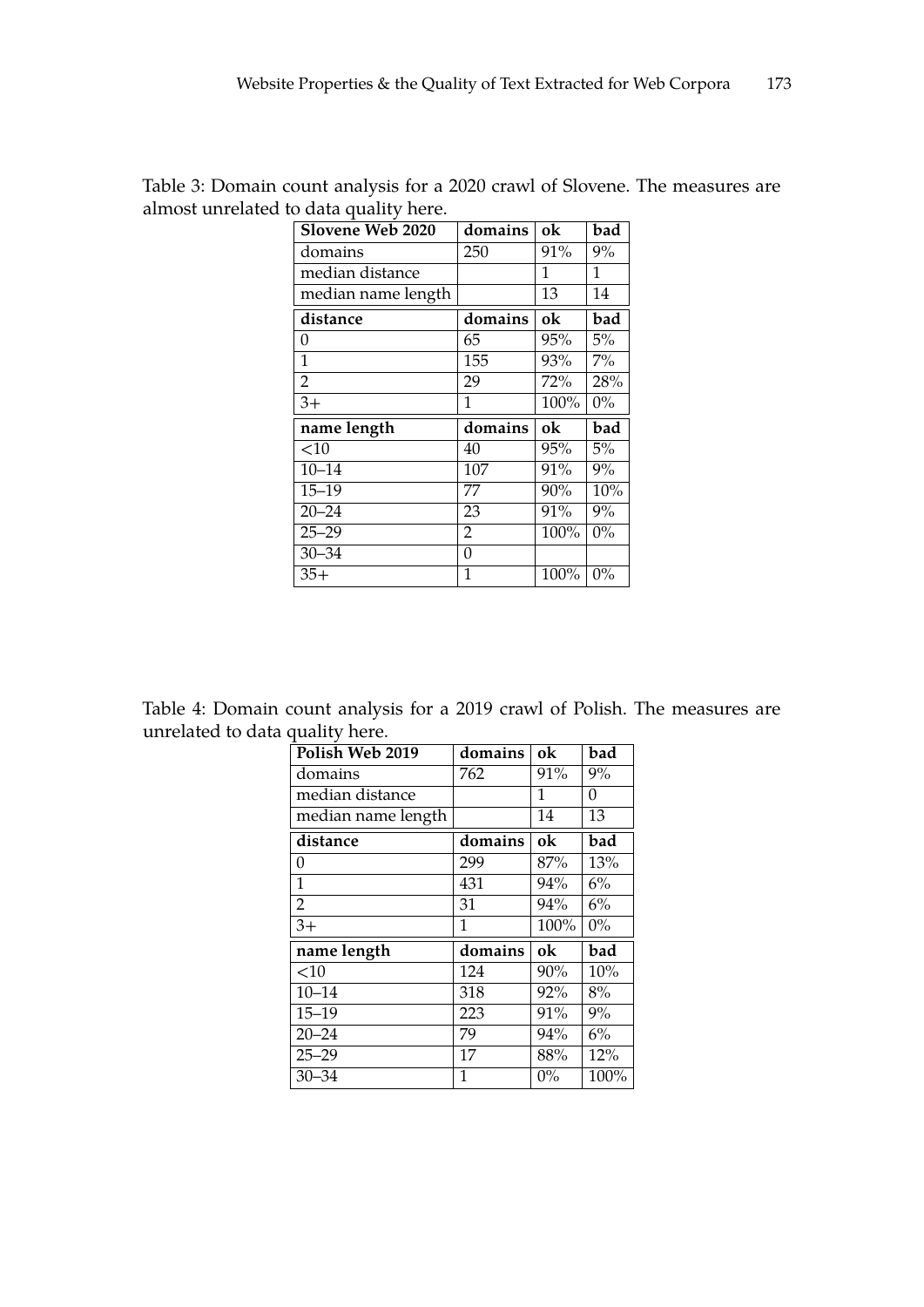| German Web 2020    | domains | ok   | bad   |
|--------------------|---------|------|-------|
| domains            | 2398    | 94%  | $4\%$ |
| median distance    |         | 1    | 1     |
| median name length |         | 14   | 15    |
| distance           | domains | ok   | bad   |
| 0                  | 592     | 89%  | $7\%$ |
| $\overline{1}$     | 1614    | 96%  | 3%    |
| $\overline{2}$     | 189     | 97%  | 3%    |
| $3+$               | 3       | 100% | $0\%$ |
| name length        | domains | ok   | bad   |
| $<$ 10             | 326     | 97%  | $2\%$ |
| $10 - 14$          | 893     | 94%  | 5%    |
| $15 - 19$          | 753     | 92%  | 6%    |
|                    |         |      |       |
| $20 - 24$          | 299     | 97%  | 2%    |
| $25 - 29$          | 100     | 95%  | 2%    |
| $30 - 34$          | 26      | 92%  | 8%    |

Table 5: Domain count analysis for a 2020 crawl of German. The measures are unrelated to data quality here.

Table 6: Domain count analysis for a 2019 crawl of Latvian. The domain distance is rather negatively related to data quality, it seems like the crawler found a better content then was yielded by the initial sites. The hostname length is related to data quality well.

| Latvian Web 2021   | domains | ok    | bad  |
|--------------------|---------|-------|------|
| domains            | 453     | 46%   | 54%  |
| median distance    |         | 1     | 0    |
| median name length |         | 12    | 18   |
| distance           | domains | ok    | bad  |
| 0                  | 198     | 34%   | 66%  |
| 1                  | 235     | 56%   | 44%  |
| 2                  | 17      | 53%   | 47%  |
| $3+$               | 3       | $0\%$ | 100% |
| name length        | domains | ok    | bad  |
| $<$ 10             | 57      | 91%   | 9%   |
| $10 - 14$          | 125     | 85%   | 15%  |
| $15 - 19$          | 254     | 17%   | 83%  |
| $20 - 24$          | 14      | 36%   | 64%  |
| $25 - 29$          | 3       | 33%   | 67%  |